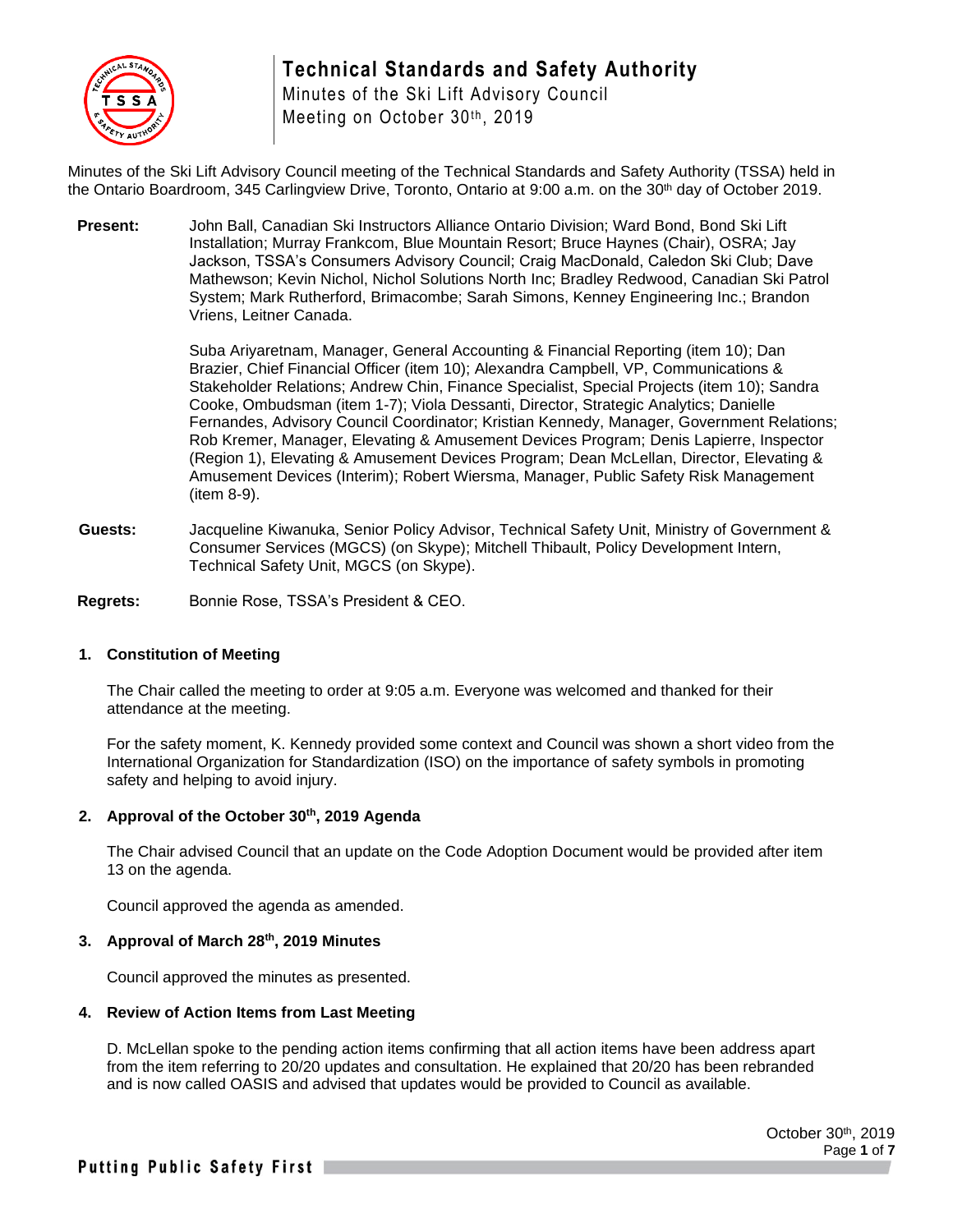

Minutes of the Ski Lift Advisory Council Meeting on October 30th, 2019

### **5. Chair's Update**

B. Haynes spoke to this item and treated his report to the CEO as read. He advised Council of his retirement, noting that Kevin Nichol is the new president of the Ontario Snow Resort Association (OSRA). He thanked all Council members for their contribution to the SLAC. Additionally, he thanked TSSA for fostering a collaborative relationship with the industry in the interest of safety.

### **6. TSSA President & CEO's Report**

K. Kennedy spoke to this item in the absence of B. Rose. He treated the CEO's report, which was circulated to Council prior to the meeting as read and opened the floor to any questions.

There were no questions or comments from Council.

#### **7. Ombudsman's Report**

S. Cooke spoke to this item, referring to the report distributed to the Council prior to the meeting. She provided an overview of the role and function of the Office of the Ombudsman. She reminded Council that a  $3<sup>rd</sup>$  party operated whistle blower service (for those who wish to remain anonymous) in addition to the Office of the Ombudsman are available to stakeholders.

There were no comments or questions from Council.

#### **8. Update from Strategic Analytics**

V. Dessanti spoke to this item and provided a historical framework for understanding Risk-Informed Decision Making (RIDM) at TSSA. She explained that TSSA is in a period of transformation, which requires a review of the current model to capitalize on opportunities for improvement and consistency, adding further that the model needs to be pressure tested and vetted given TSSA's new strategic direction and in consideration of the Auditor-General (AG) recommendations. As a result, she advised the Council that TSSA is embarking on a peer review of its RIDM framework, adding that TSSA is looking for insights, input, and feedback on the improved risk model in order to prepare and validate a plan for implementing changes in the Spring/Summer of 2020. She added that TSSA is looking for suggestions of individuals best suited to be a part of the peer review panel, noting that currently TSSA is looking for individuals with expertise in quantitative methods and analysis.

There were no questions or comments from Council.

#### **9. Safety & Compliance Report**

V. Dessanti spoke to this item and referenced the summary material sent to Council prior to the meeting. She advised that overall there were no fatalities in FY19, however there is one open investigation that may change the number of fatalities. She highlighted a few key findings in the Annual State of Public Safety Report (ASPR) including an increased trend in the number of occurrences, noting that this is largely driven by increased reporting in both the amusement devices and elevating devices sectors. She advised that there has been an increase in the number of permanent and non-permanent injuries overall, however the number of high-risk devices is going down. She added that FY19 saw a decrease in the observed injury burden. She explained that a significant difference in the report this year, is the tracking of pipeline occurrences. Additionally, she advised that in FY19, fuel risks in retirement and long-term care homes and fuel-related fire risks in food service locations are no longer areas of concern for 'enhanced monitoring'.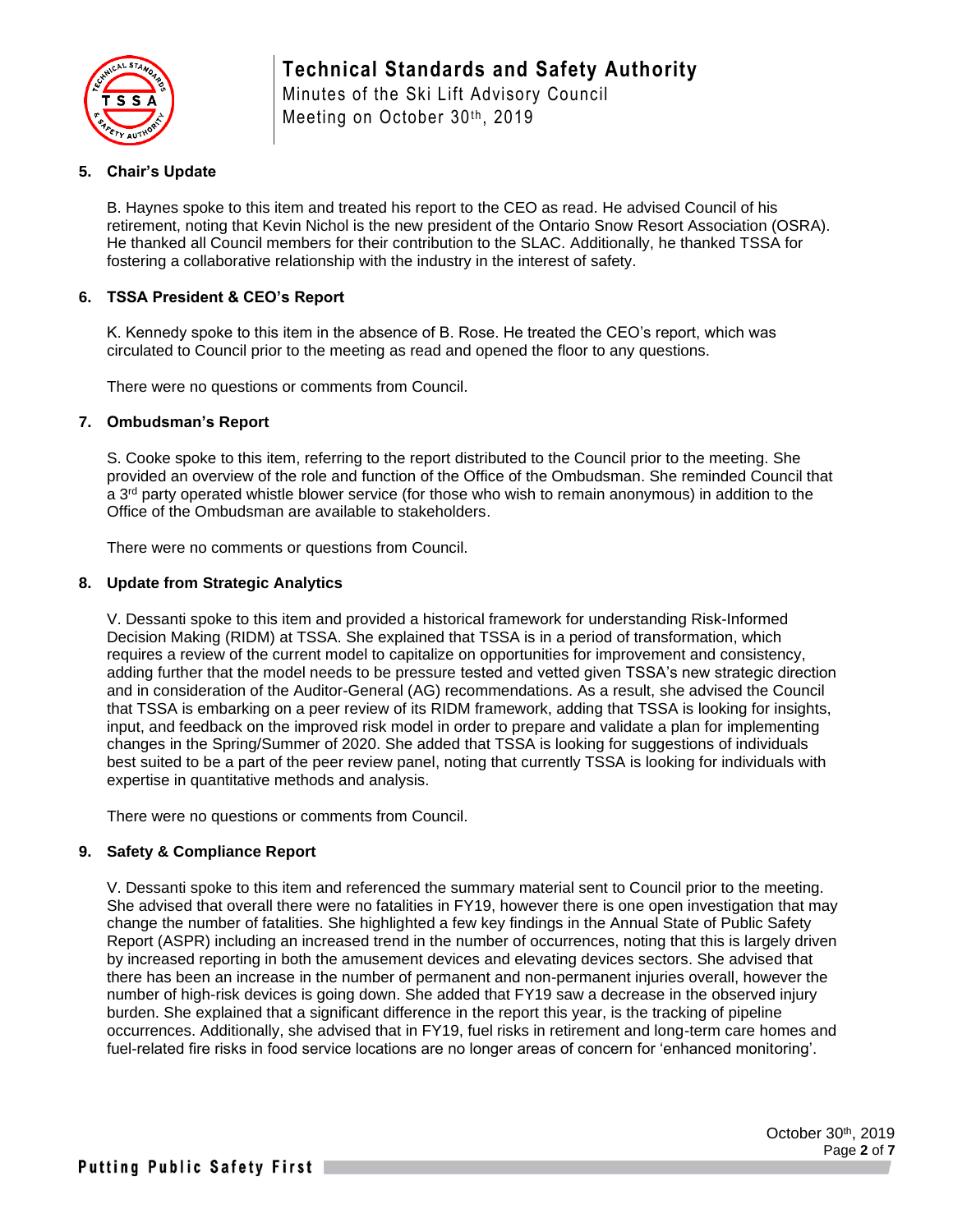

Minutes of the Ski Lift Advisory Council Meeting on October 30th, 2019

#### **a. Incidents/ Issues Report**

As it relates to Ski Lifts more specifically, V. Dessanti advised that the data for FY19 is relatively steady as it relates to the injury and fatality rate, the observed injury burden, and the predicted risk of injury and fatality. She explained that 87% of the reported incidents are from chair lifts, 71% resulting from falls from heights. She noted that 7% of incidents are the result of non-compliance while 93% are largely due to external factors (e.g. human error). Additionally, V. Dessanti advised major safety issues are found in 3.9% of the periodic inspections while 8.8% of the devices are considered high risk.

In response to a question from Council regarding the definition of periodic inspection, V. Dessanti advised that the periodic inspection referenced in the presentation is the yearly pre-season inspection. She explained that the 8.8% of devices considered high risk during the pre-season inspection may not be the same devices that involved in incidents.

#### **10. Business Model (Fee structure)**

D. Brazier spoke to this item, referring to the presentation shared with Council prior to the meeting. He advised that our existing fee model is outdated and complex, and that a new model is required to support TSSA's transition to becoming an outcome-based regulator, adding that its scope will cover all programs and all activities. He explained that the guiding principles for the new business model are 1) simplicity; 2) equitability; 3) encouragement of compliance; 4) efficiency; 5) dispute reduction; 6) cost recoverability; and 7) accessibility. He confirmed that TSSA is moving away from a fee-for-service model towards a model where the license fee is inclusive of regulatory inspection activities, adding that the new model would be revenue neutral. He proposed the following options for consideration within the framework: 1) flat fee regardless of category; 2) flat fee based on category; or 3) flat fee based on risk and category. He advised Council that this change is intended to be revenue neutral. Moreover, he advised that online consultation would be utilized after each council meeting, adding that TSSA would be requesting feedback from various industry groups in addition to the Advisory Councils. D. Brazier explained that once we have consensus on the option, further detail will be provided, with the final rollout to depend on the complexity of the option chosen. Council was presented with some examples specific to the Ski Lift sector for discussion.

There was significant discussion on this topic with several members noting that option #2 or #3 are the most equitable. In response to a question from Council regarding whether the objective of this change is to replace lost revenue and eliminate cross-subsidization, D. Brazier explained that the change to the business model (fee structure) is structured to be revenue neutral. He advised that the fee increase initiated in August would over time eliminate cross-subsidization, adding that the mandate of reviewing the fee model is cost recovery. Additionally, he noted that the change would provide TSSA with the flexibility to redirect revenue to where the best safety outcomes can be achieved (i.e. compliance support program and public education campaigns to target and reduce human error). Several council members noted that the inclusion of risk is not entirely new for the ski lift sector, explaining that the more non-compliant an owner/operator is the more they will be inspected. D. Brazier explained that other Councils have raised an option that is a hybrid between #2 and #3, specifically that those that are non-compliant would be charged for additional inspections over and above the ones included in the license fee. There was some additional discussion regarding the merits of this hybrid option.

Council raised a concern regarding how risk will be calculated for option #3 given that many of the incidents are through no fault of the operator (i.e. human error) and the number of orders issued would depend on the inspector (i.e. inspector inconsistency). V. Dessanti explained that the risk score is driven by the number and severity of incidents rather than orders issued at inspection. She noted that though some high-risk orders do have some impact on the risk score, incidents have a greater impact on the risk score than inspection orders. Additionally, she explained that TSSA is simultaneously looking at

> October 30th, 2019 Page **3** of **7**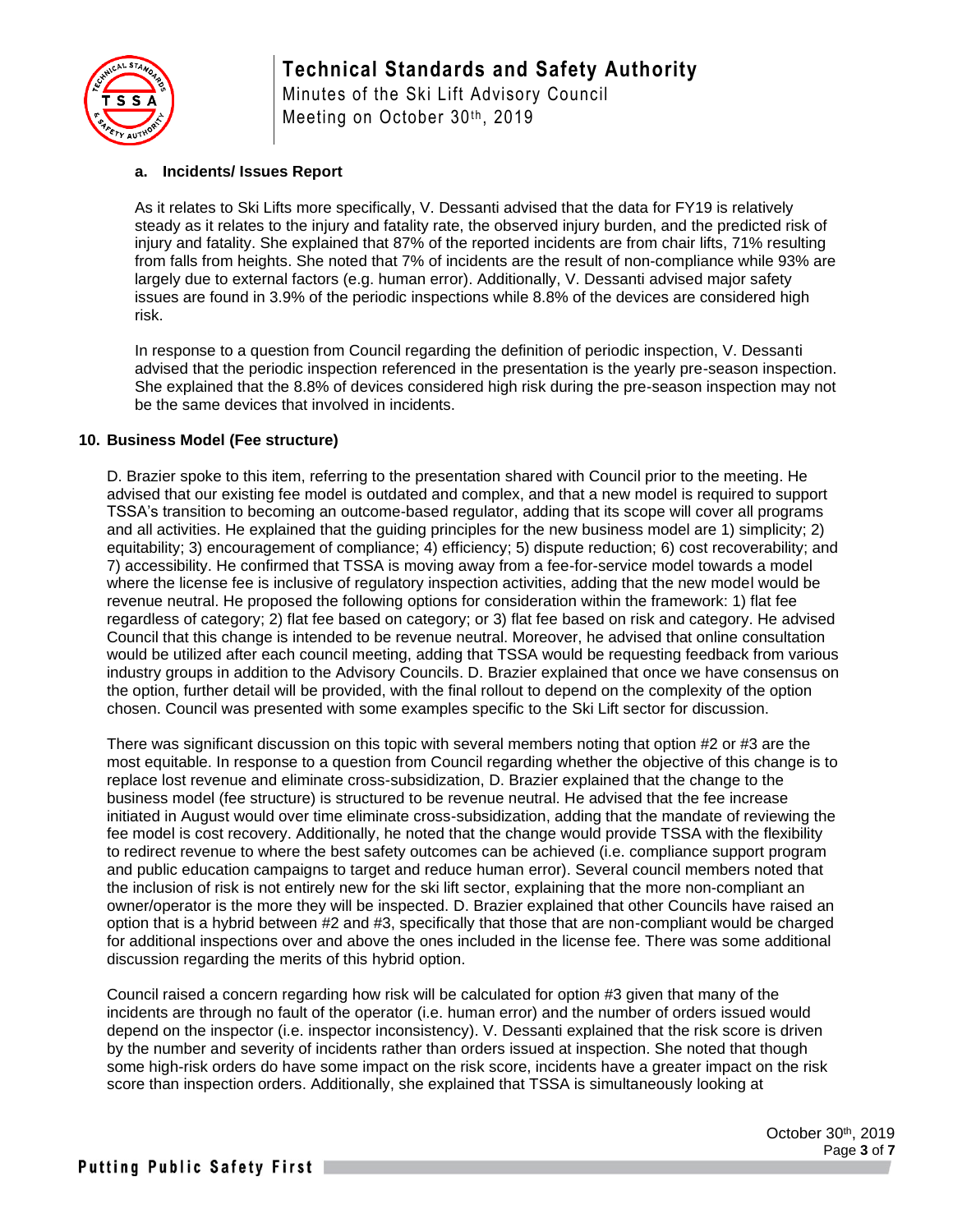

Minutes of the Ski Lift Advisory Council Meeting on October 30th, 2019

mechanisms for improving inspector consistency across all program areas. Several Council members agreed that fee predictability provided by the new fee structure was important for the industry, noting however that option #2 would be the most equitable. Additionally, some Council members requested that TSSA consider the current state as an option with some modification. Other members cautioned that the use of risk to inform fees could pose significant challenges if not premised on a strong data and analytical framework. D. Brazier acknowledged the comments and encouraged Council to provide their feedback through the online consultation platform. He advised Council that a link to the online consultation platform would be shared with them shortly after the meeting and would remain open until December 31<sup>st</sup>, 2019.

#### **11. Ministry of Government & Consumer Services (MGCS) - Update**

J. Kiwanuka spoke to this item and provided an overview of the report distributed to the Council prior to the meeting. She advised that the Honourable Lisa Thompson was appointed Minister of Government and Consumer Services. She spoke to various burden reduction initiatives undertaken by MGCS, nothing that in July the Minister held a burden reduction roundtable with TSSA and various stakeholders. Among other items, she provided an update on the agricultural exemption consultation, a proposed ministerial exemption for 'first-fill' liquid fuels activities, the approval of amendments to the Fuel Industry Certificates regulation, and alternate rules being applied to the Operating Engineers program.

There were no questions or comments from Council.

#### **12. Continuing Education**

#### **a. New code (s)**

K. Nichol spoke to this item and advised Council that the 2014 code has been adopted, adding that the safety checklist is now based on this iteration of the code.

There were no questions or comments from Council.

#### **b. Next Phase of Education**

K. Nichol spoke to this item and advised Council that the OSRA committee is working on revising the continuing education training requirements as well as including training courses on working at heights and rope rescue.

In response to a question from Council as to whether SLMT's require continuing education training, K. Nichol confirmed that it is a requirement for SLMTs.

#### **13. Status of 2019 submissions**

B. Vriens spoke to this item and advised that TSSA has been timely and helpful in relation to engineering submissions. He advised Council of a one-off instance where a rush application was not processed within the timeframe but advised that this is not the norm. The Chair congratulated TSSA on addressing industry concerns over the timeliness of processing new submissions.

#### **14. CAD Process**

This topic was discussed under item 15 of the agenda. There were no additional questions or comments from Council.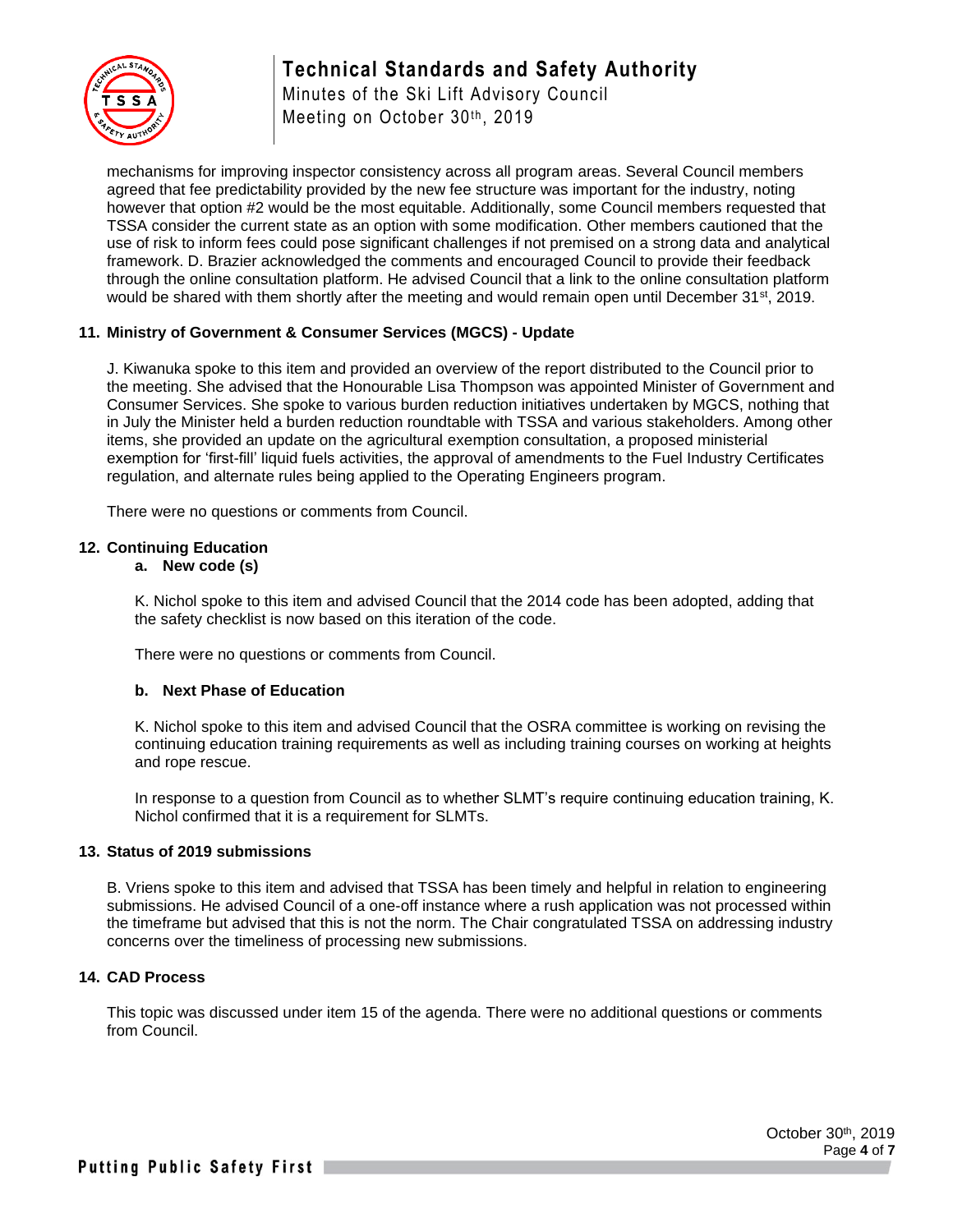

Minutes of the Ski Lift Advisory Council Meeting on October 30th, 2019

## **15. 2019 Code Adoption Document (CAD)**

There was some discussion on this topic. Several Council members suggested rolling adoption on codes, with the Chair noting that it would be advantageous for the ski lift industry to have the latest codes. R. Kremer noted that often the CAD is seen as a burden on industry, however it is frequently used to entrench requirements that ease burden on industry. Additionally, he recommended that the call for CAD implementation should come from within industry.

P. Simeon advised Council that TSSA will be triaging and prioritizing all CADs organization-wide, which aligns with the outcome-based regulator model. He noted that TSSA wants to demonstrate a consistent approach on how these are reviewed and implemented. He advised that four considerations underpin the analysis. First, does the code address a safety gap? What is the gap? What is the improvement, and what evidence supports that improvement? Second, what is the cost to business? Third, how does this align with the outcome-based regulator model and/or an AG recommendation? And fourth, has there been adequate stakeholder engagement? He stressed that TSSA wants to be consistent in the approach to CAD assessments and implementation.

Several Council members stressed the importance of strong TSSA representation at national code committees. P. Simeon acknowledged the comment as explained that though representation is an important facet, equally important is having guiding principles underpinning and strengthening the representatives' work on the National Code Committee. He added that this is precisely the objective of triaging CADs. A Council member suggested the use of the variance process for providing some flexibility while CADs are being reviewed. D. McLellan explained that the issue with the variance process is that it must be applied for each time for each device, adding that often variances inform the CAD. He explained that the challenge has always been having the right AHJs (Authorities Having Jurisdiction) in the room during code discussions.

There was some additional discussion on the merits of the new technology to assist with loading. A few Council members shared their experience noting that there have been no failure-to-load issues.

#### **16. Questions and Other Business**

D. McLellan raised the issue of the Lift Restart Competent Person (LRCP) and noted that this is an incomplete action item. It was raised by several Council members that the LRCP guideline proposal received Council consensus at the last SLAC meeting on March 28th, 2019, noting that Council was awaiting the TSSA to issue the guideline. R. Kremer explained that the existing guideline has been edited to capture the possibility of using the MOL definition of critical injury (in lieu of the current medical practitioner definition) and to recognize and use the services of a LRCP (in lieu of the current SLM ski mechanic or P.Eng) to restart a device , however the guideline draft is still missing an agreed upon definition of 'competent person' and training parameters for the LRCP. There was significant discussion on the definition of a competent. Council captured elements of a 'competent person' definition as needing to include: – *"an individual who possess skills and knowledge sufficient to recognize injuries that may occur from normal lift operations and who has a record of training with their employer".* Council passed the following motion:

**Motion**: to accept the following definition of a 'competent person' - "*an individual who possess skills and knowledge sufficient to recognize injuries that may occur from normal lift operations and who has a record of training with their employer".*

R. Kremer clarified that in the event of a critical injury or death the lift cannot be restarted by either the SLM or LRCP. There was some additional discussion on the challenges inherent in using the Ministry of Labour's definition critical injury. Specifically, several Council members noted that the language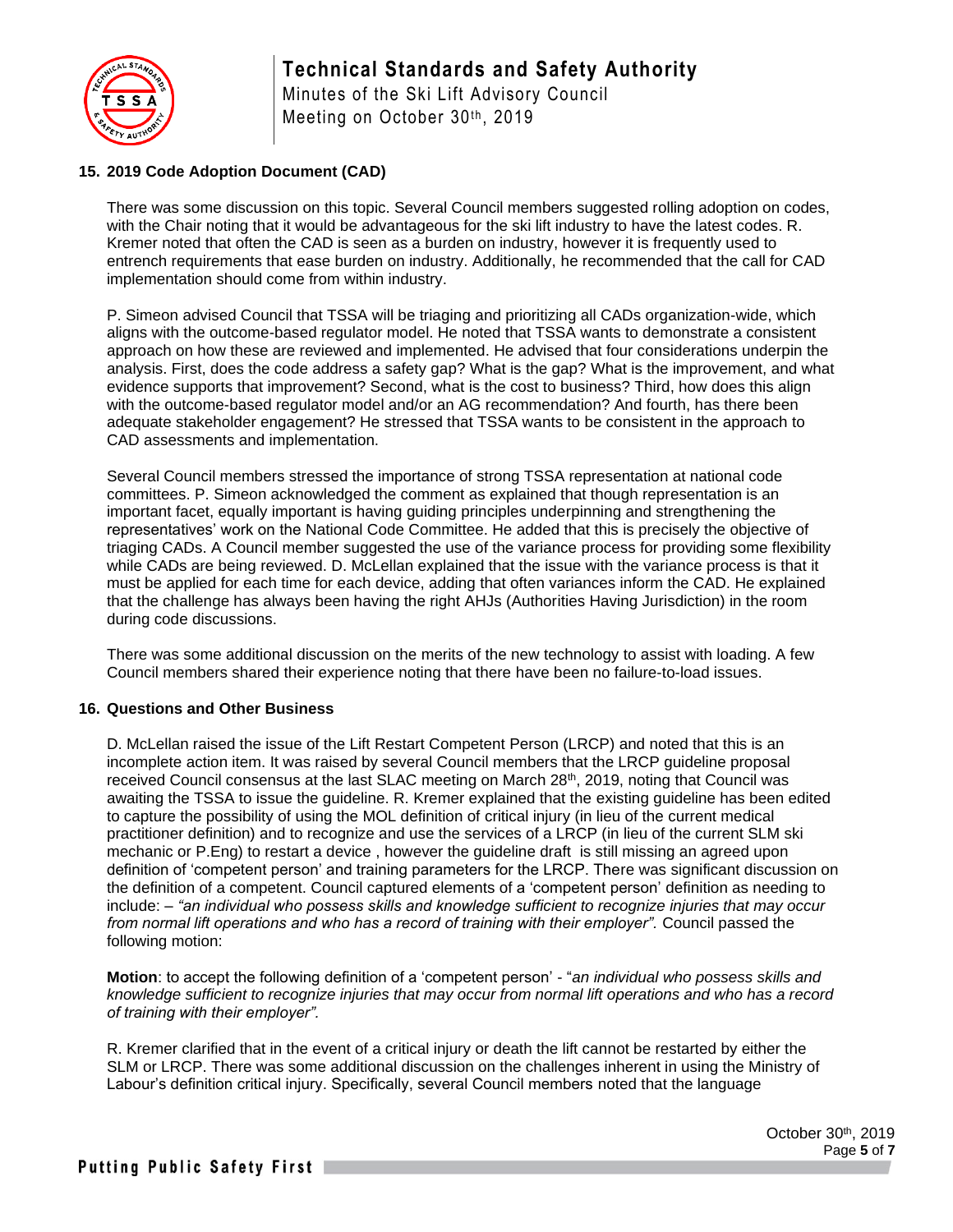

Minutes of the Ski Lift Advisory Council Meeting on October 30th, 2019

surrounding fractures was vague and caused some issues during assessment of injury. R. Kremer proposed a possible way forward might include a modification to the MOL definition of critical injury so as to potentially exclude the language related to arm/leg fractures. Council agreed this would ease the assessment of injury by the LRCP when determining if a lift restart is permitted or if they need to wait until an inspector gives permission to do so. Council passed the following motion:

**Motion**: To accept the Ministry of Labour's (MOL) definition of critical injury as outline in *R.R.O. 1990, Reg. 834: Critical Injury – Defined* under the *Occupational Health and Safety Act, R.S.O. 1990, c. O.1* and to exclude section 1d of said definition. Namely, to exclude "involves the fracture of a leg or arm but not a finger or toe" from TSSA's definition of critical injury as it relates to the LRCP quideline.<sup>1</sup>

**Action**: TSSA to finalize and circulate a draft update of the current guideline for reporting by December  $25<sup>th</sup>$ .

Additionally, Council raised the process for aging lift assessments. It was noted that Council would like an opportunity to review and asses the process. Council raised and passed a motion to create an RRG to review the issue:

**Motion**: to create an RRG to review and assess the process for again lift assessments. Members of the RRG from Council to be K. Nichol, M. Frankcom; D. Mathewson; M. Rutherford.

#### **17. Council Administration**

#### **a. Council matrix**

Council re-affirmed the matrix as presented.

K. Nichol was elected the new Chair.

**Action:** D. Fernandes to update the matric affirmation date. **Action:** D. Fernandes to post a call for nomination for a mechanic and an insurance representative.

#### **b. Changes to Council Administration**

K. Kennedy spoke to this item and advise the Council that D. Fernandes is now the new Council Coordinator. He advised that meetings will no longer be scheduled two or three years in advance, but rather on a per annum basis in order to better leverage the Council more strategically for matters that require consultation. Additionally, he advised that moving forward, any action items identified during council meetings would need to be phrased as a Council deliverable as opposed to referencing corporate projects more broadly. He also advised Council that TSSA would be leveraging 'Bang the Table/ Engage TSSA' for online consultation to complement Council meetings during times when Council is not scheduled to meet, or the matter is lengthier than the Council meeting would allow.

In response to a question from Council regarding the timeframe for minutes, K. Kennedy advised that TSSA aims to have the minutes distributed within four weeks from the meeting date.

#### **c. Advisory Council Survey**

K. Kennedy provided an overview of the Advisory Council Survey results, he advised that 'Bang the table/Engage TSSA' was utilized to conduct the survey, adding that the number of respondents were lower than in past years. The survey found a slight increase in the overall impression of the relationship between TSSA and the councils, but he cautioned that these results are based on a relatively narrow dataset.

<sup>1</sup> https://www.ontario.ca/laws/regulation/900834?\_ga=2.130426127.1682487565.1572874707-349464553.1555344431